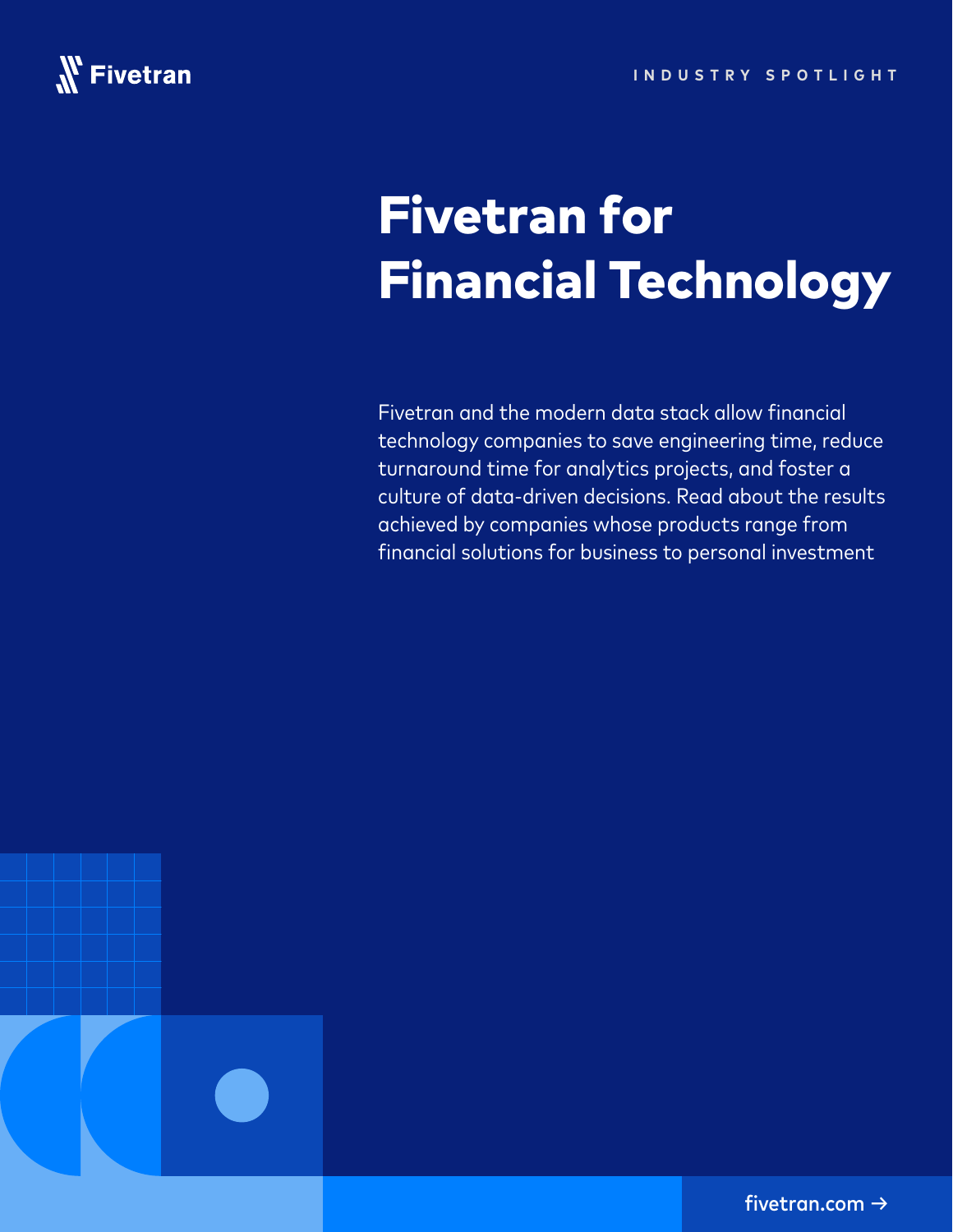



**X** snowflake

**& Looker** 

**CASE STUDY**

## Saving Engineering and Analyst Resources

Paris-based [Spendesk](https://www.spendesk.com/) is an all-in-one spend management solution that gives finance teams full control and visibility over company spending.

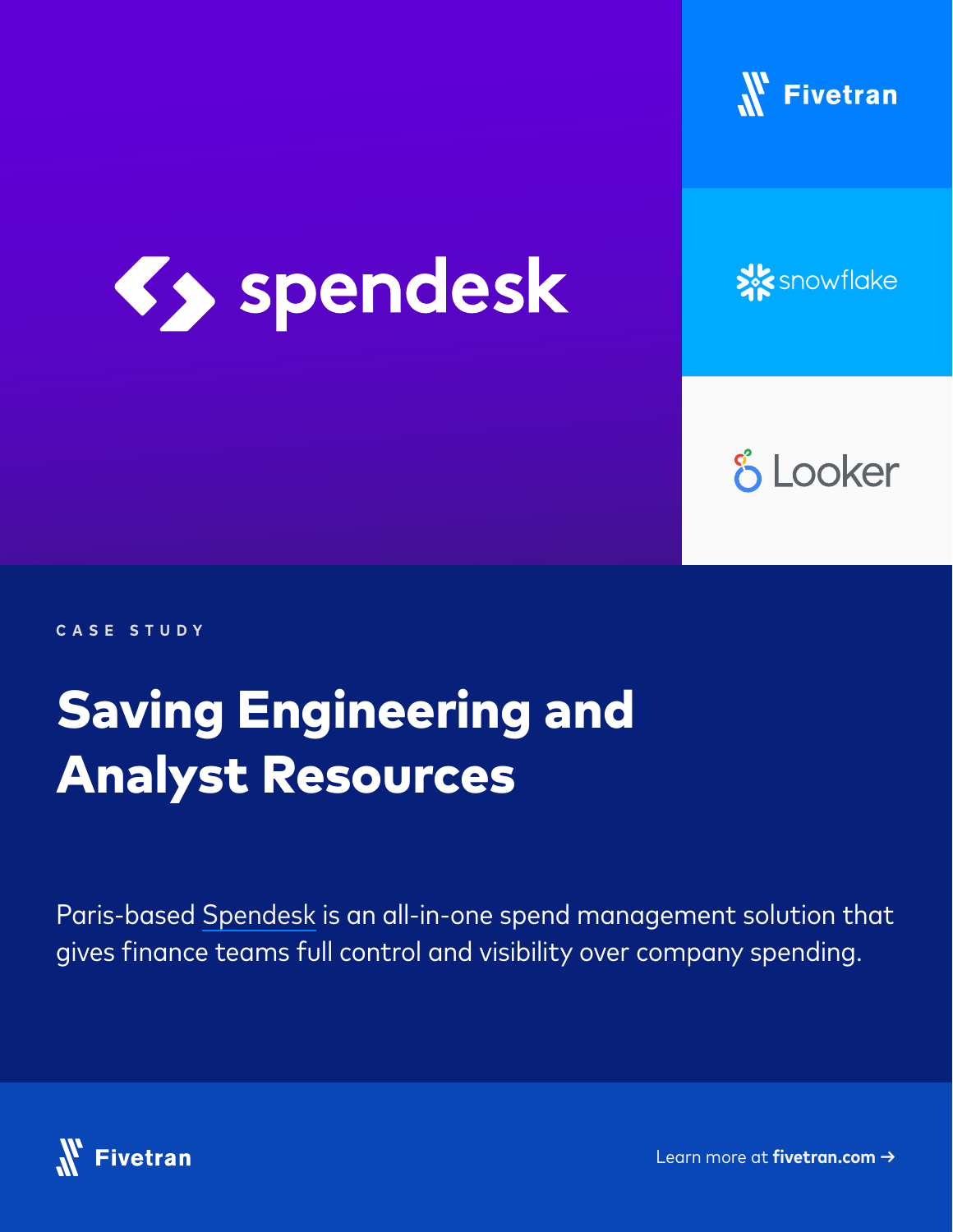#### **Challenges**

**·** Company was growing and using more and more applications

#### **Solutions**

- **·** Fivetran data connectors: Hubspot, Intercom, MongoDB, MySQL RDS, PostgreSQL, Salesforce, Zendesk
- **·** Traditional pipeline solutions required too much manual configuration and maintenance
- **·** Data warehouse: Snowflake
- **·** Transformation layer: dbt
- **·** BI tool: Looker

"We have freed up half of the time of our data analysts that was previously dedicated to ad hoc reports and data extraction. The breadth of data we now have enables the team to work on proactive and deeper analysis. They're data partners for the other teams in the organization."

– Damien Maillard, Lead Engineer

**40 hours** 

**of engineering time saved per week**

- **·** Save the time equivalent of a full-time engineer
- **·** Perform deeper, more comprehensive analysis
- **·** Use reliable, up-to-date data to produce a dashboard to assess the business impact of COVID-19
- **·** Create self-service data stack, enabling various teams within the company to answer questions and set metrics

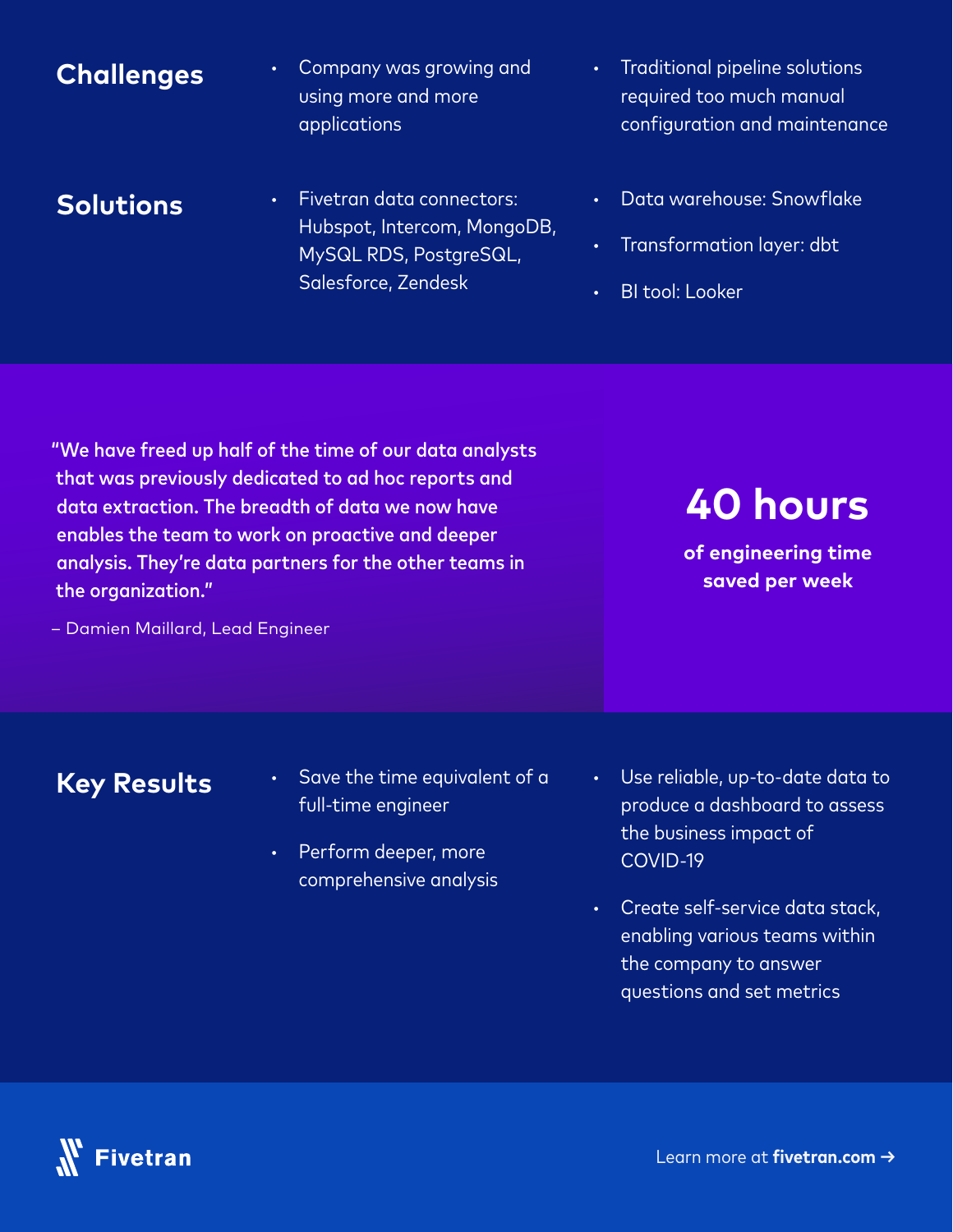

# kiva

## **XX** snowflake

## **& Looker**

**CASE STUDY**

## Measuring Social Impact and Partner Health

[Kiva](https://www.kiva.org/) is an international nonprofit dedicated to expanding financial access to unbanked and underbanked communities worldwide.

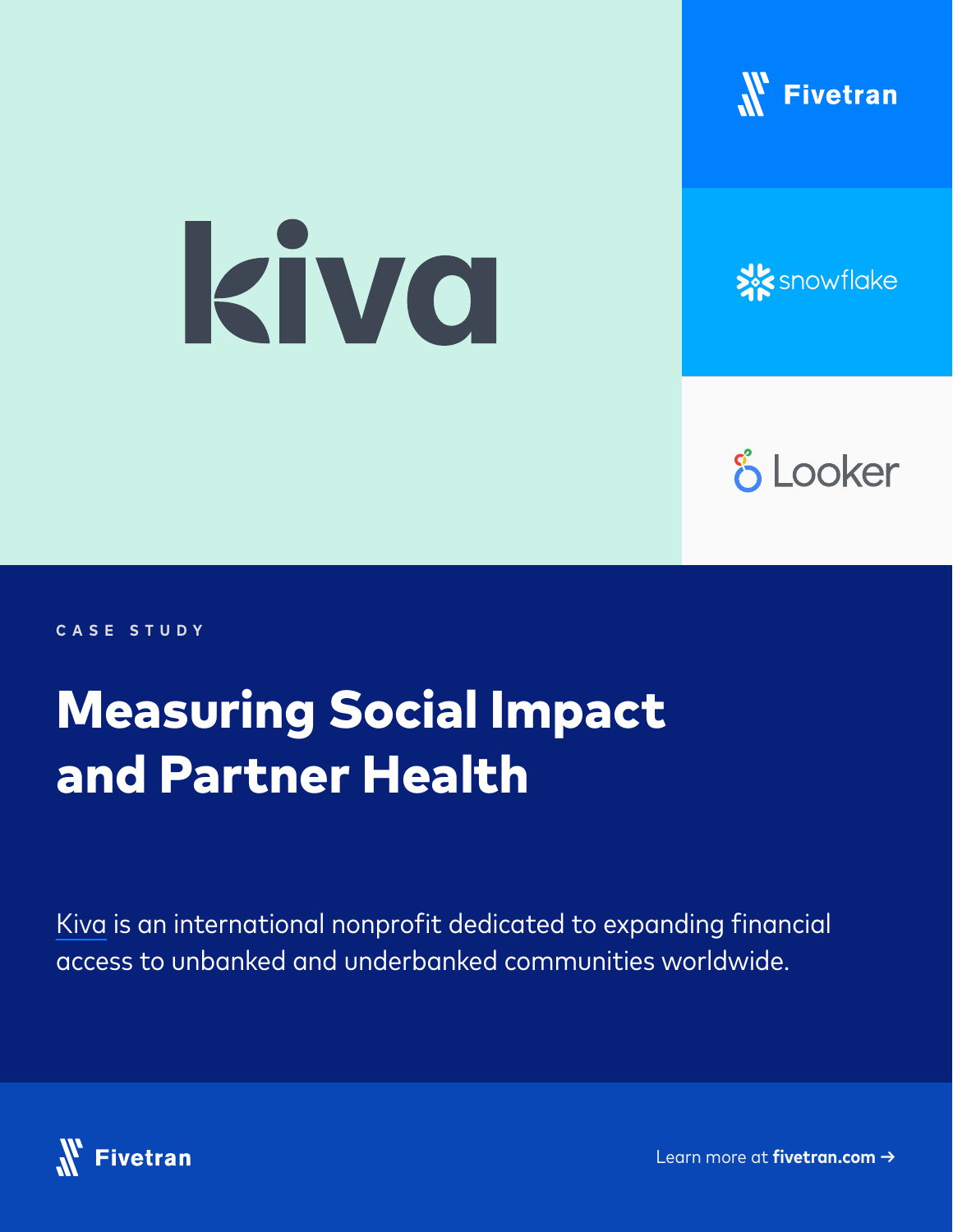#### **·** Existing data warehouse solution required constant monitoring from a full-time engineer **·** Loading data from MySQL operational system to data warehouse took an entire day **Challenges**

#### **Solutions**

- **·** Fivetran data connectors: MySQL, Snowplow, Salesforce
- **·** Data warehouse: Snowflake
- **·** BI tool: Looker

"We've moved from analytics to building out a data science team. My favorite part of Fivetran is that I never saw the ETL process – it's pretty invisible and it just works."

– Melissa Fabros, Software Engineer

### **Data sync**

**turnaround changed from one day to constant stream**

- **·** Changed data sync turnaround time from one day to constant stream
- **·** Able to connect web event and transactions data to assess what inspires people to send funds
- **·** Promote self-service analytics mentality instead of waiting for reports
- **·** Now able to measure social impact and partner health

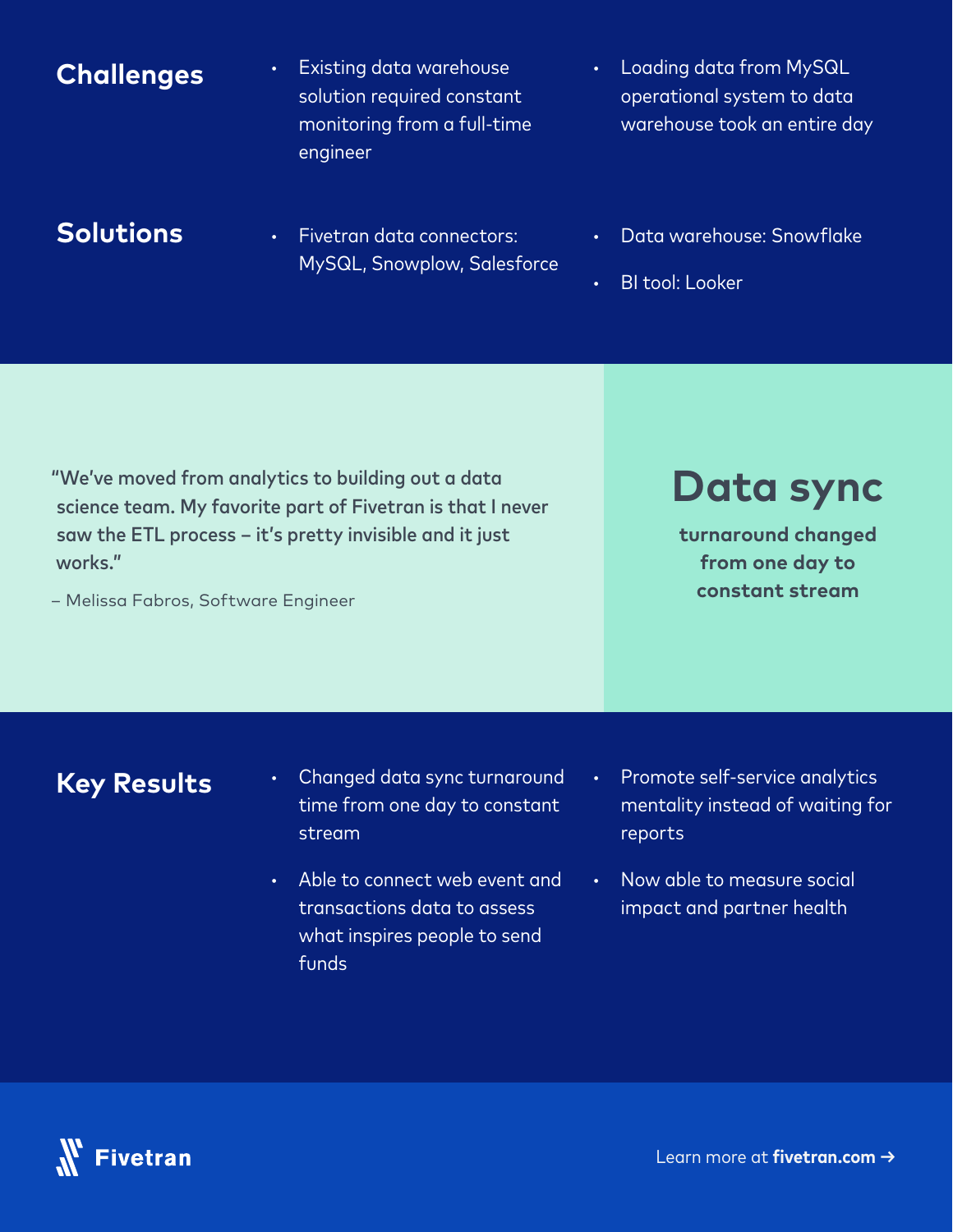





## **& Looker**

**CASE STUDY**

## Empowering Teams With Business Intelligence (BI)

[Exporo](https://exporo.com/) is a real estate crowdfunding investment platform that allows anyone to easily and transparently invest in real estate.

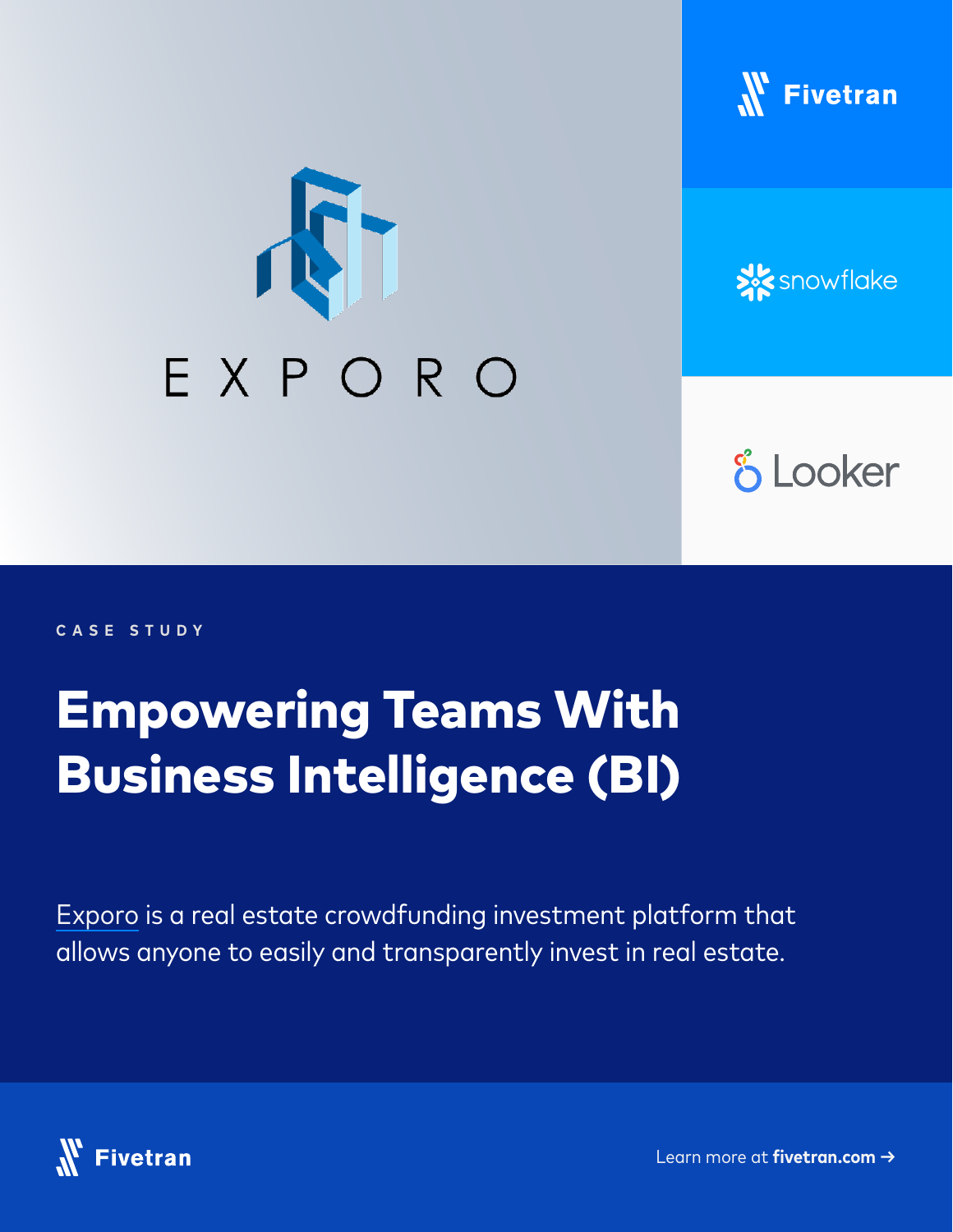| <b>Challenges</b> | Understanding and maintaining<br>$\bullet$<br>pipelines from API endpoints<br>became difficult and<br>unsustainable as the<br>organization continued to grow | and add new data sources<br>Members of the organization<br>$\bullet$<br>wanted to use data to drive<br>decisions but were bottlenecked<br>by BI team |
|-------------------|--------------------------------------------------------------------------------------------------------------------------------------------------------------|------------------------------------------------------------------------------------------------------------------------------------------------------|
| <b>Solutions</b>  | Fivetran data connectors:<br>$\bullet$<br>Aurora MySQL, Asana, AWS                                                                                           | Salesforce, SFTP, Taboola,<br>Webhooks                                                                                                               |

Lambda, DynamoDB, Facebook Ad Insights, Google Ads, Google Sheets, Microsoft Advertising,

## **Key Results**

– Gustavo Rada, Head of BI

ETL."

**·** Saved half of previous engineering time

"The real benefit of Fivetran is that people can refocus their time and maximise the value of data. We can now

build more comprehensive analysis more quickly. Our focus is on data modelling and data analysis versus

- **·** Integrated wide range of sources, including custom sources using Lambda functions
- **·** Doubled active Looker users across organization

**·** Data warehouse: Snowflake

**50%** 

**of engineering time regained**

**·** BI tool: Looker

**·** BI team now freed up to work on higher-value projects

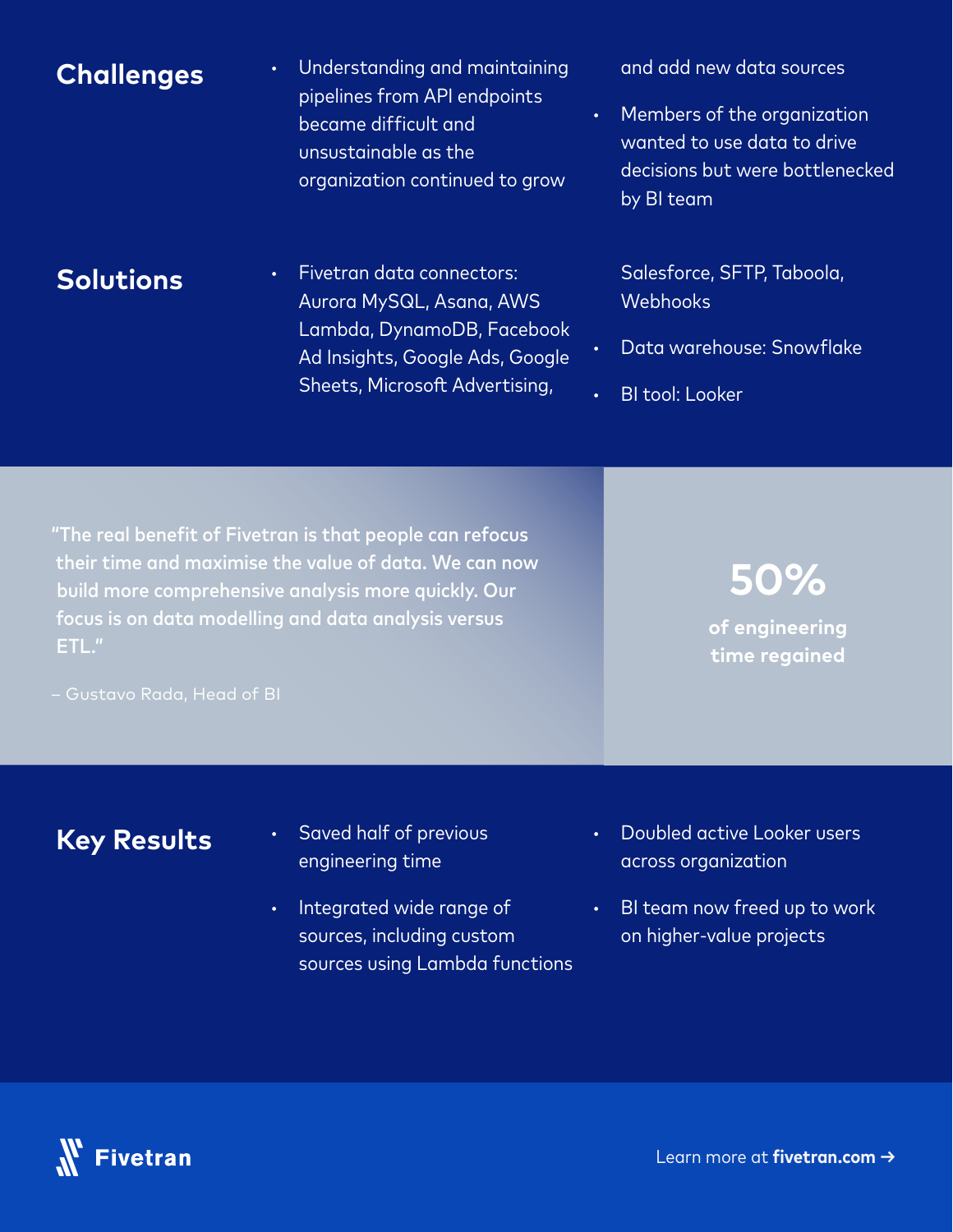

## PVZO



 $\textcircled{\scriptsize{1}}$ 

Google



**CASE STUDY**

## Building Marketing & Performance Dashboards

[Pleo](https://www.pleo.io/) is a Danish smart company card solution that decentralizes company spending, automates expense reports and reimbursements, and simplifies bookkeeping.

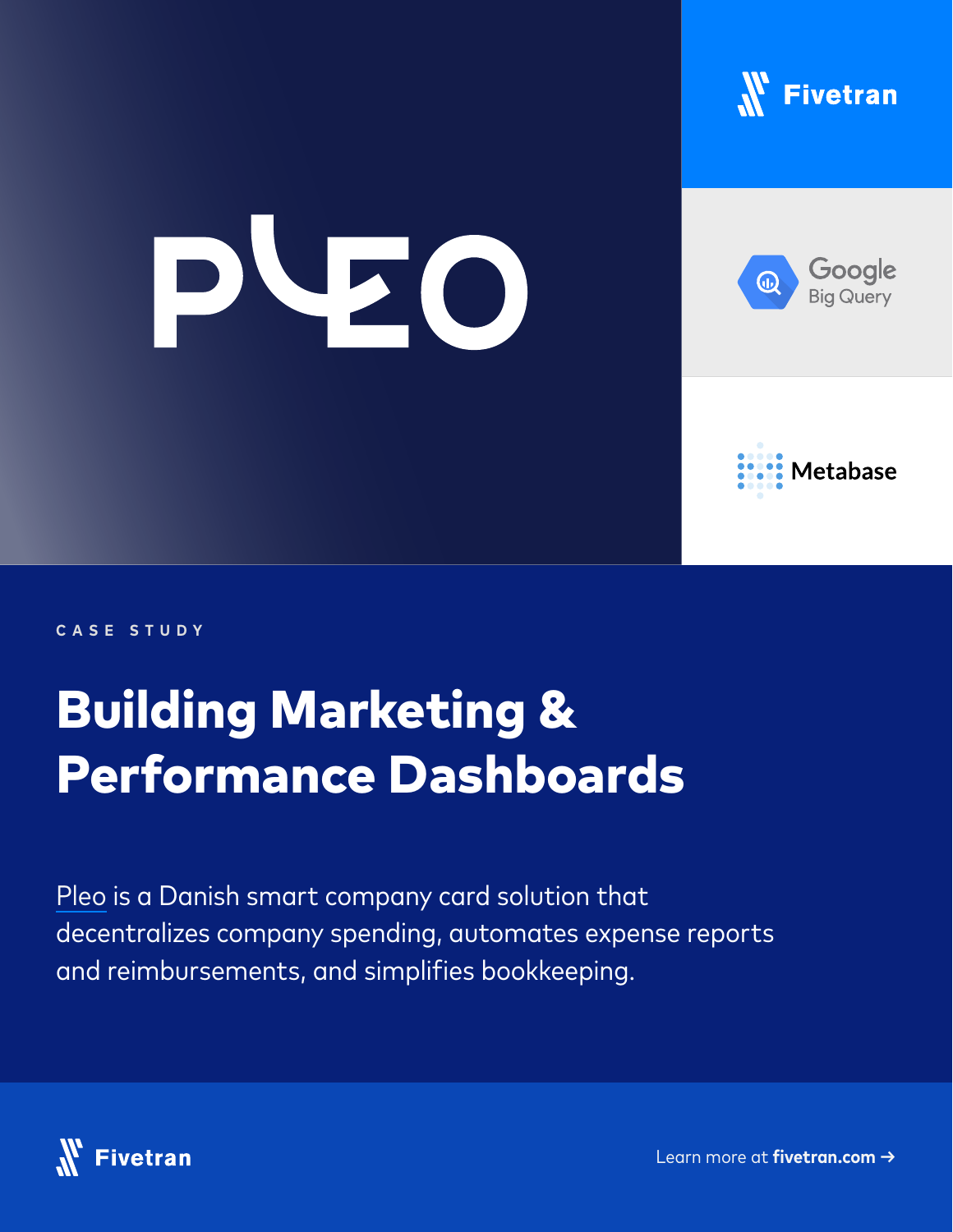#### **Challenges**

- **·** Growing rapidly and adding new data sources
- **·** Data pipeline maintenance accounted for half of a full-time employee's time

#### **Solutions**

- **·** Fivetran data connectors: Facebook Ad Account, Facebook Ad Insights, Twitter Ads, Google Ads, HubSpot, Intercom, Linkedin Ad Analytics, Stripe, **Webhooks**
- **·** Data warehouse: BigQuery
- **·** BI tool: Metabase

"Fivetran has freed up our data engineers to work on building out a beautiful BI infrastructure with clean transformation layers on top of the raw data. By running transformations on raw data, we can load our queries faster, cleaner and ultimately scale our business in a better way."

– Jakob Kristensen, Product Manager



**full-time** 

**engineers**

**3**

- **·** No longer have to hire three additional engineers
- **·** Create multi-touch attribution model by comprehensively integrating marketing data
- **·** Engineers can build transformations and supporting infrastructure rather than extraction and loading pipelines
- **·** Every salesperson now has a personal dashboard

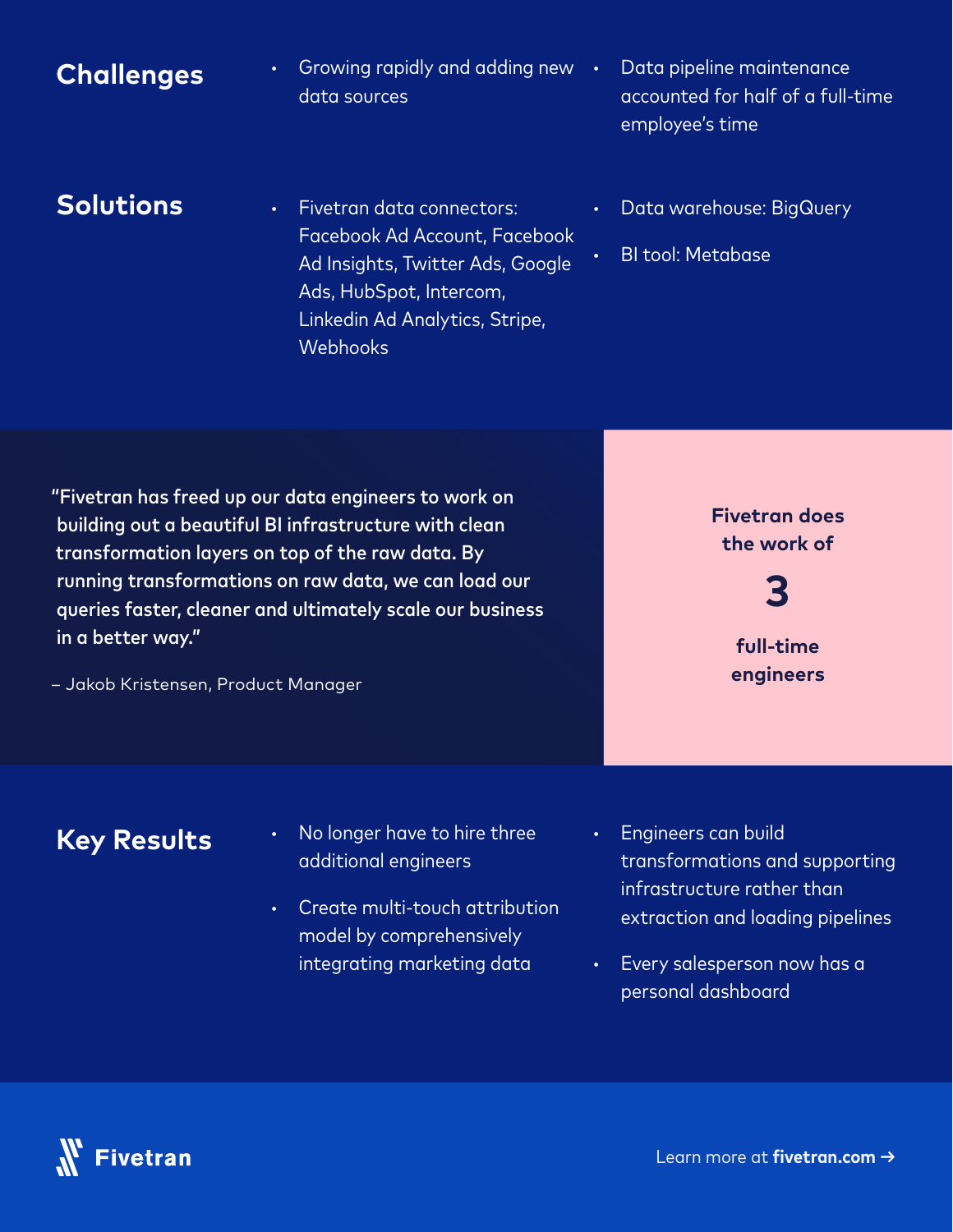

## **El Square**

**X** snowflake

**& Looker** 

**CASE STUDY**

## Building Marketing & Performance Dashboards

[Square](https://squareup.com/us/en) is a disruptive payment processing company used by retailers and small businesses everywhere.

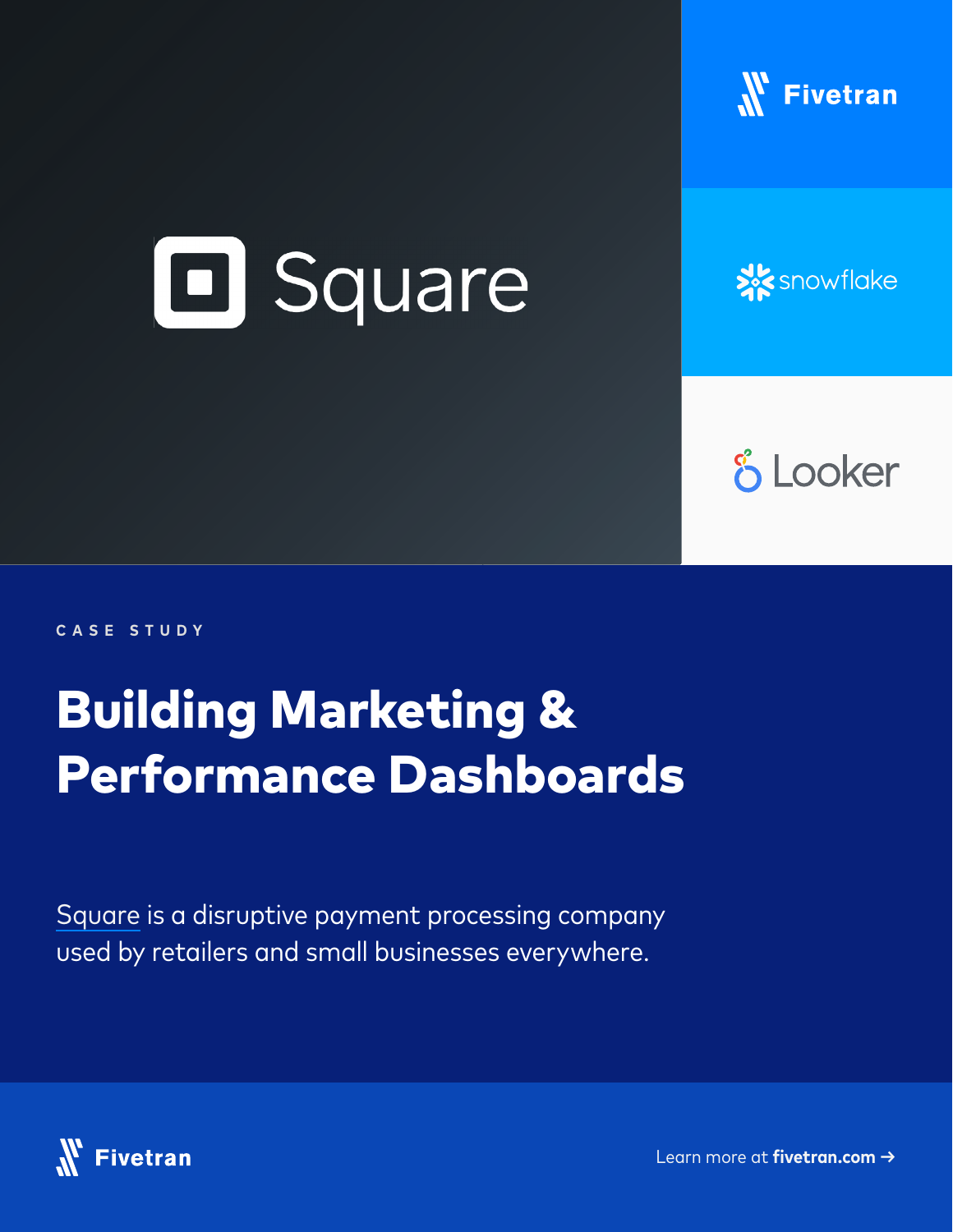#### **·** Growing rapidly by adding partners and building first-party solutions that produce data; needed a tool to comprehensively integrate data from all sources **Engineers stuck constantly** maintaining data infrastructure built by others **Challenges**

#### **Solutions**

- **·** Fivetran data connectors: MySQL, Salesforce, Snowplow
- **·** Data warehouse: Snowflake
- **·** BI tool: Looker

"When you're able to relieve yourself of the pressure of ongoing maintenance overhead of data plumbing, you can be so much more impactful to the organization. As we add partners and build out 1st-party solutions to address business needs, our infrastructure demands have increased and we have found a partner that can scale their capabilities alongside us."

– Guli Zhu, Head of Marketing Analytics

## **All global partners Data Integrated**

- **·** Fully integrated marketing data from global partners
- **·** Data engineers and analysts can focus on higher-impact initiatives rather than maintaining legacy work
- **·** Real-time data syncing in the data warehouse